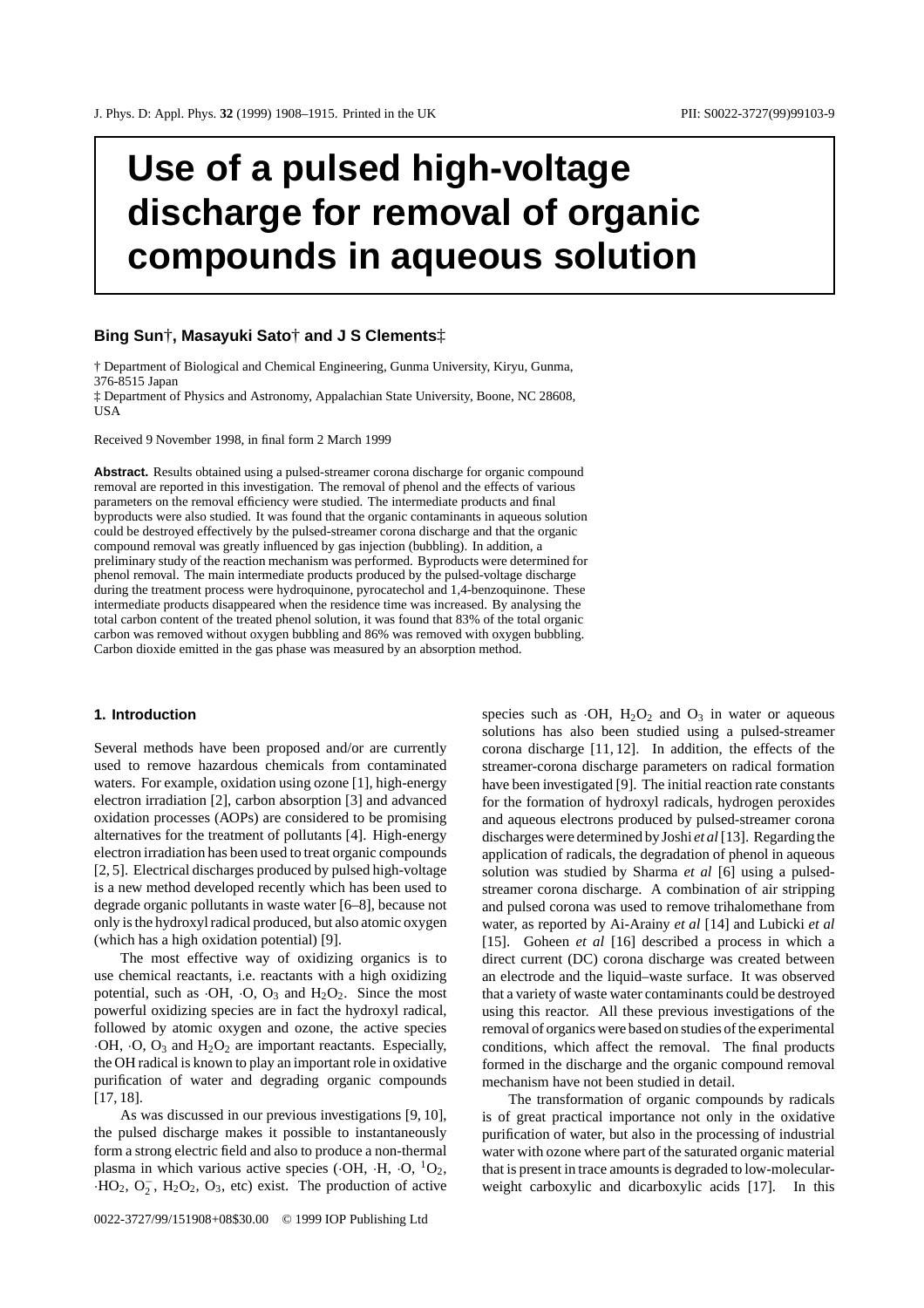

 $(b)$ 

**Figure 1.** Schematic diagram of the (a) experimental apparatus and (b) an example of waveforms of voltage and current for pulsed-streamer discharge.

investigation, applying fast-rising pulses generates streamer corona discharges, leading to the formation of a non-thermal plasma. Active species (radicals) formed with the pulsed streamer corona discharge can react with the pollutant molecules, converting them to less hazardous or more easily handled compounds. During the destruction of organic molecules by an electron or by a chemical reaction, energy is required to break the chemical bonds. In these systems, the major reactive species involved in the degradation of organic contaminants are the hydroxyl radical, ozone and hydrogen peroxide. Hydroxyl radicals directly attack organic compounds leading to the oxidation of these compounds. Ozone can react directly with organic compounds, or decompose into other radicals which react with the organic compounds. Hydrogen peroxide is important in organic contaminant degradation because in the presence of iron it produces large numbers of hydroxyl radicals through Fenton's reaction [6].

The hydroxyl radical is a short-lived, extremely potent oxidizing agent that is capable of oxidizing organic compounds, mainly by hydrogen abstraction. This reaction generates organic radicals, which by the addition of molecular oxygen yield peroxyl radicals. These intermediates initiate thermal (chain) oxidative reactions, with the resulting degradation finally yielding carbon dioxide, water and inorganic salts [18].

Practically, it is important in waste water treatment to ensure that the reduced phenols (organic compounds) are not converted into toxic materials. However, the final byproducts and the reaction mechanisms involved in the destruction of organic compounds by the pulsed discharge have not been sufficiently clarified. Therefore, this method has received more attention in recent years because there is still much to be learned. This paper presents results concerning the use of pulsed-streamer corona for the formation of active species and the removal of organic compounds. The effect of gas injection (bubbling) on organic decomposition was investigated. Most of the intermediates and final byproducts were identified and a preliminary study of the reaction mechanism was conducted.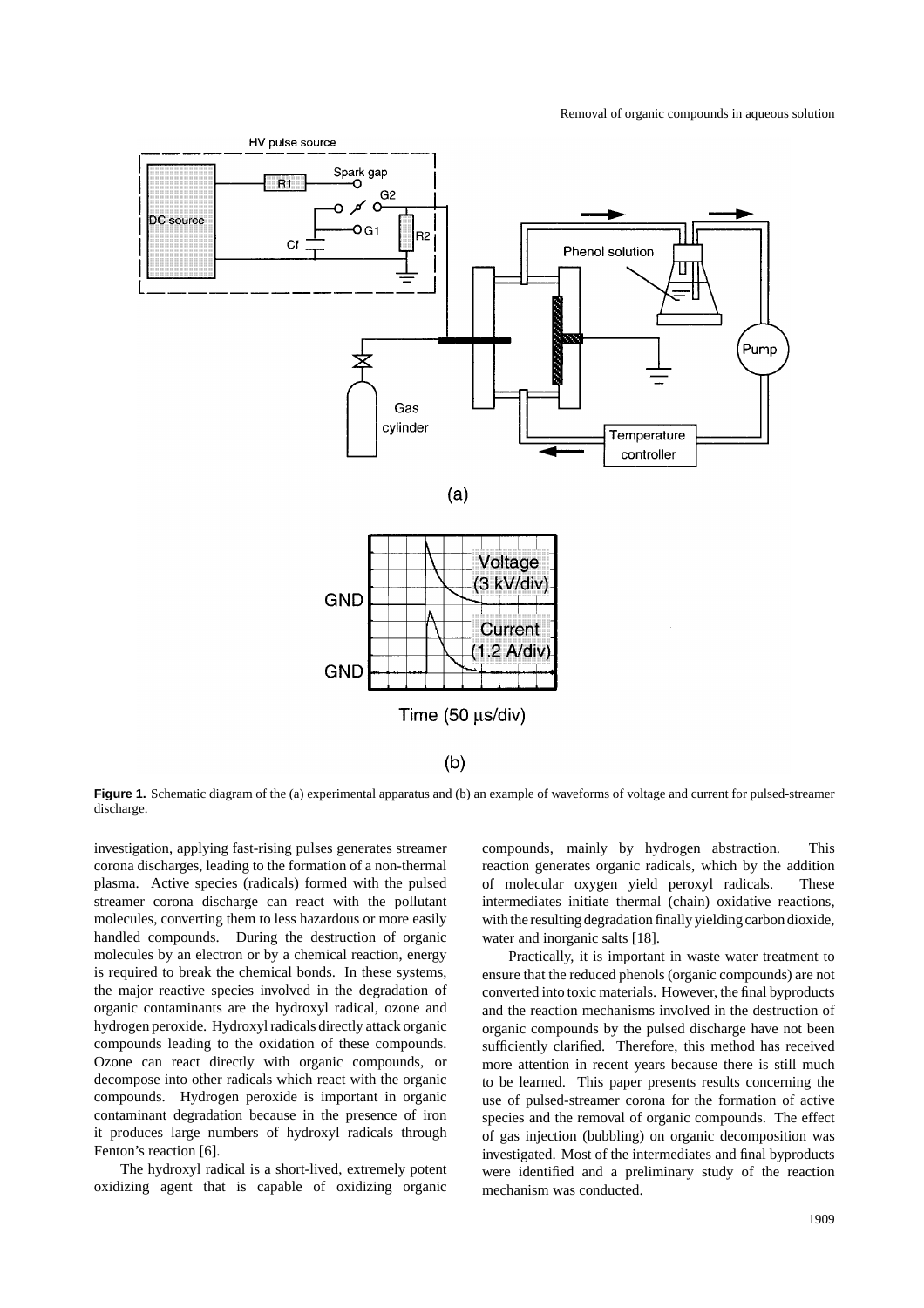B Sun *et al*

## **2. Experimental apparatus and method**

The experimental apparatus for the treatment of organic compounds with a pulsed streamer corona discharge is shown in figure 1(a). A point-to-plane geometry electrode system was used with a separation distance of 21 mm. The point electrode was either a stainless steel hypodermic needle or a sharp platinum point and the plane was a 20 mm diameter stainless steel disk. The inner diameter of the reactor was 46 mm and the length was 32 mm. The liquid was circulated with a peristaltic pump during phenol treatment and was cooled through a coiled-pipe heat exchanger at ambient temperature. The liquid circulation rate could be adjusted from 20 to 200 ml min−<sup>1</sup> . A rotating double spark-gapswitch was used to generate high-voltage pulse. Cf was charged through the gap G1 and then the charge stored in Cf was discharged through the gap G2. The spark-gapswitch was rotating at a constant speed with a variable speed motor. The typical oscillograms of the pulse voltage and current are presented in figure 1(b). The principal parameters of the source are: peak voltage, 0–30 kV adjustable; risetime, several tens of nanoseconds; repetition-rate of pulse, 0–50 pps adjustable (48 pps through this experiment). The schematic diagram of the light detection set-up for obtaining radical emission spectra was shown in a previous study [9].

The concentration of the phenol and byproducts in the solution was measured by using gas chromatography (GC-8A, Shimadzu) with the column packed with Porapak (type P) or by using high-performance liquid chromatography (LC-9A, UV absorption detector, Shimadzu) with the column packed with polymethacrylate gel (RS pak, DE-613, Shodex-Showa Denko). The liquid chromatography ultraviolet detector was set at a wavelength of 254 nm. The eluting solvent comprised of 70% phosphoric acid aqueous solution  $(0.01M H_3PO_4)$  and 30% acetonitrile, and 20  $\mu$ l was injected for each experimental sample. Carbon dioxide was measured by absorption in barium hydroxide followed by back titration with standardized HCl.

#### **3. Phenol removal results**

#### **3.1. Removal of phenol**

**3.1.1. Effect of residence time at different peak voltages.** Trace phenol (initial concentration 50 ppm) in aqueous solution was removed by applying pulsed voltage to generate streamer corona discharges in the solution. The conductivity of the solution was 80  $\mu$ S cm<sup>-1</sup>. The phenol removal increased with increasing residence time, as shown in figure 2. The open circles are for a peak voltage of +17*.*2 kV, a liquid circulation rate of 38 ml min<sup> $-1$ </sup> and a stainless steel needle electrode. The full circles correspond to a peak voltage of +20 kV, a liquid circulation rate of 100 ml min−<sup>1</sup> and a platinum point electrode. The phenol removal reached 100% after a residence time of about 12.7 min.

**3.1.2. Effect of gas bubbling.** In order to investigate the role of different radicals in degrading phenol, oxygen gas and an inert gas (argon) were bubbled separately through the hypodermic needle electrode. Figure 3 shows the



**Figure 2.** Dependence of phenol removal on residence time for peak-pulse voltages of +17*.*2 and +20 kV.



Figure 3. Effect of gas bubbling on the phenol removal efficiency at a +17 kV peak-pulse voltage.

experiment results for the removal of phenol by a streamer corona discharge in the solution. Curve a for the case with only a pulsed-streamer corona discharge (no gas bubbling). Curves b and c are for the cases with argon gas and oxygen gas bubbling, respectively. As shown in figure 3, the removal efficiency without gas bubbling reached 100% after about 18 min of treatment. The value of 100% was reached in a shorter time in both cases with gas bubbling than in the case without gas bubbling. With argon gas bubbling, the removal efficiency reached 100% after about 12 min. Furthermore, the removal efficiency with oxygen gas bubbling was the highest, reaching 100% after about 10.6 min.

#### **3.2. Active species formed during oxygen gas bubbling**

It is now well known that the hydroxyl radical plays a crucial role in the removal of pollutants from aqueous solutions. But are other radicals besides OH, O and H formed by the discharge, and do they affect the removal? In order to investigate the role of different radicals, first oxygen gas and then argon was bubbled through the hypodermic needle electrode while streamer corona discharges were occurring. Comparing the argon and oxygen results should allow the effect of the OH, O and H radicals to be separated from that of other active species such as ozone, because ozone is formed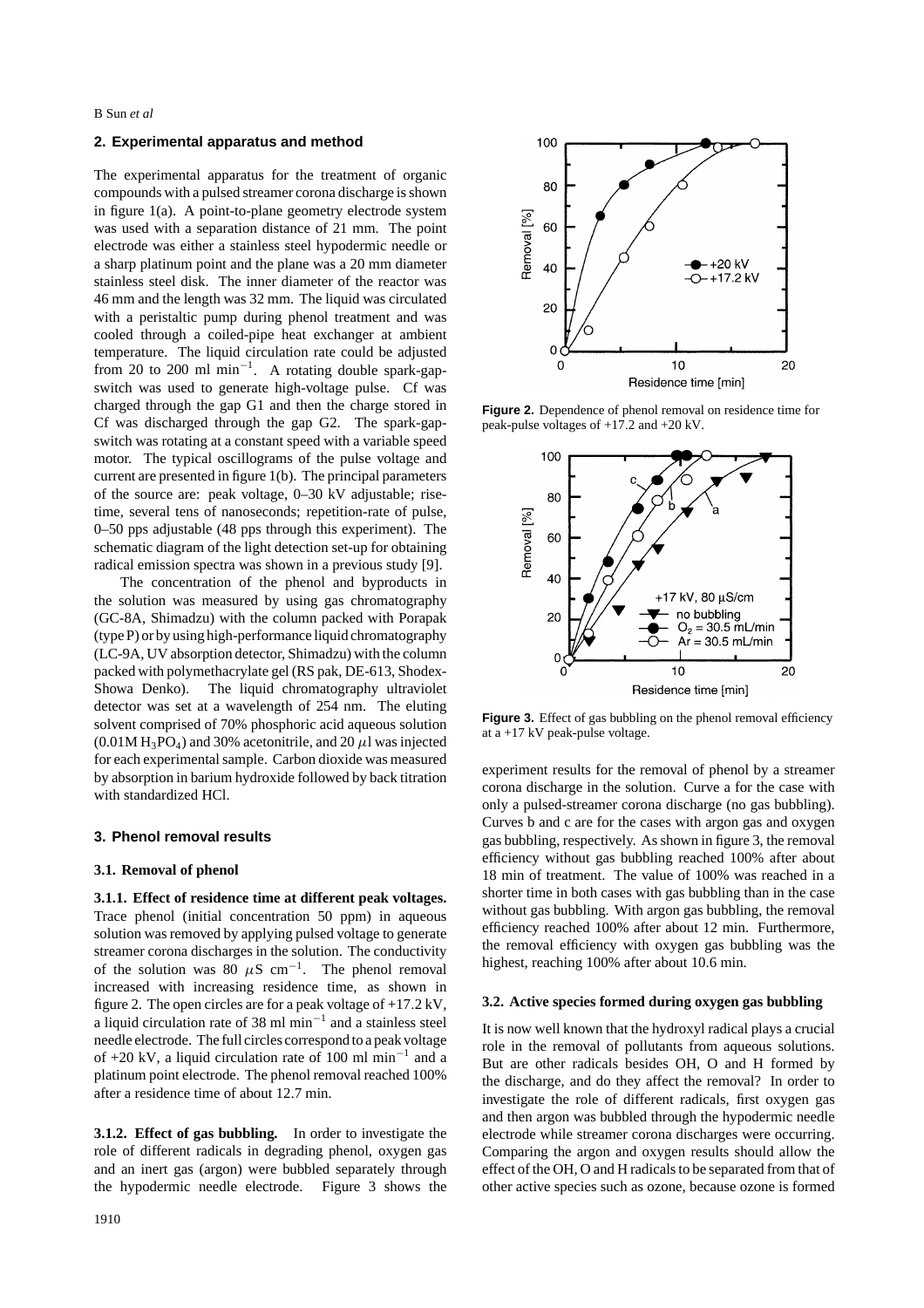

Figure 4. Effect of gas bubbling flow rate on the radical emission intensity at a peak-pulse voltage of +13 kV.

directly by oxygen bubbling [11], but not by argon (inert) bubbling. Figure 4 presents the effect of gas flow rate on the radical emission intensities (radical density) when oxygen and argon gas were bubbled through the discharge. As shown in figure 4, all the radical densities increased when the gas flow rate was raised.

According to the bubble theory of liquid breakdown [10, 11], the physical processes by which radicals are increased during gas bubbling may be for the following: (1) there are more initial bubbles in water near the sharppoint; (2) it is possible to accelerate electrons in the bubbles directly, leading to an increase in the mean-free-path length of the electrons. Therefore higher speed energetic electrons could be obtained so that exciting and ionizing occur in the bubbles and/or water, which make it possible to produce more radicals.

In addition, with argon, the OH and O radical densities were much higher than with oxygen at the same gas flow rates. As known from previous investigations [9], in argon, the hydrogen atom (H radical) emission intensity is clearly the strongest; but in oxygen, the relative intensity of the hydrogen atom is much lower. Using these results, if the OH, O and H radicals were the only radicals that reacted with phenol molecules, then the phenol removal efficiency should be higher with argon gas bubbling than with oxygen gas bubbling, because many more of these radicals were formed with argon bubbling. However, we obtained the opposite result, as shown in figure 3; that is, the removal efficiency was higher with oxygen gas bubbling than with argon gas bubbling. This result indicates that, in the case with oxygen gas bubbling, there are other active species involved with the phenol reaction in addition to the OH, O and H radicals. Most likely, ozone, or superoxide  $(O_2^-)$  and singlet oxygen  $(^1O_2)$ , participated in the chemical reactions.

Ozone is formed when oxygen is bubbled into the discharge region. It is known from previous investigations [11] that pulsed-streamer corona discharge with oxygen bubbling into the reactor through the needle electrode produces ozone that, in turn, leads to the decolorization of Removal of organic compounds in aqueous solution



**Figure 5.** Variation of the solution pH with residence time at +17 kV peak-pulse voltage.

dyes. However, in the case without oxygen bubbling, ozone is not produced, and no decolorization is observed when nitrogen gas is substituted for oxygen. The ozone formed in the discharge region may react with organic compounds. In water, ozone may react directly with dissolved substances, or it may decompose to form secondary oxidants such as OH radicals, which then themselves immediately react with the solutes. These different reaction pathways lead to different products.

#### **4. Byproducts and reaction mechanism**

#### **4.1. Variation of the solution pH**

In order to investigate product characteristics, the pH of the treated solution was measured. The change in pH with residence time is shown in figure 5 when +17 kV pulsed voltage was applied. With increasing residence time, the pH of the phenol solution decreased rapidly at first, then stopped decreasing after about 8 min. However, the pH of the distilled water stopped decreasing after only about 3 min. For distilled water, the change in pH is due to hydrogen peroxide production during treatment, which results in the solution becoming more acidic. In the case of the treated phenol solution, in addition to hydrogen peroxide, other substances such as organic acids may be produced.

# **4.2. Products formed by the pulsed-streamer corona discharge**

**4.2.1. Analysis with high-performance liquid chromatography.** Samples of solutions treated both with and without oxygen bubbling were analysed for phenol, pyrocatechol, hydroquinone, 1,4-benzoquinone and resorcinol by high-performance liquid chromatography. The results were more complex with oxygen bubbling than without oxygen bubbling: more than seven peaks were observed in the voltage only case and more than nine peaks with gas bubbling. The retention times for the medium-height fourth, fifth, sixth and seventh peaks corresponded to those of hydroquinone, 1,4-benzoquinone, pyrocatechol and phenol, respectively. The first, second and third peaks were the final byproducts of the chemical reaction. In addition to these peaks, many smaller peaks and an unidentified peak were also observed.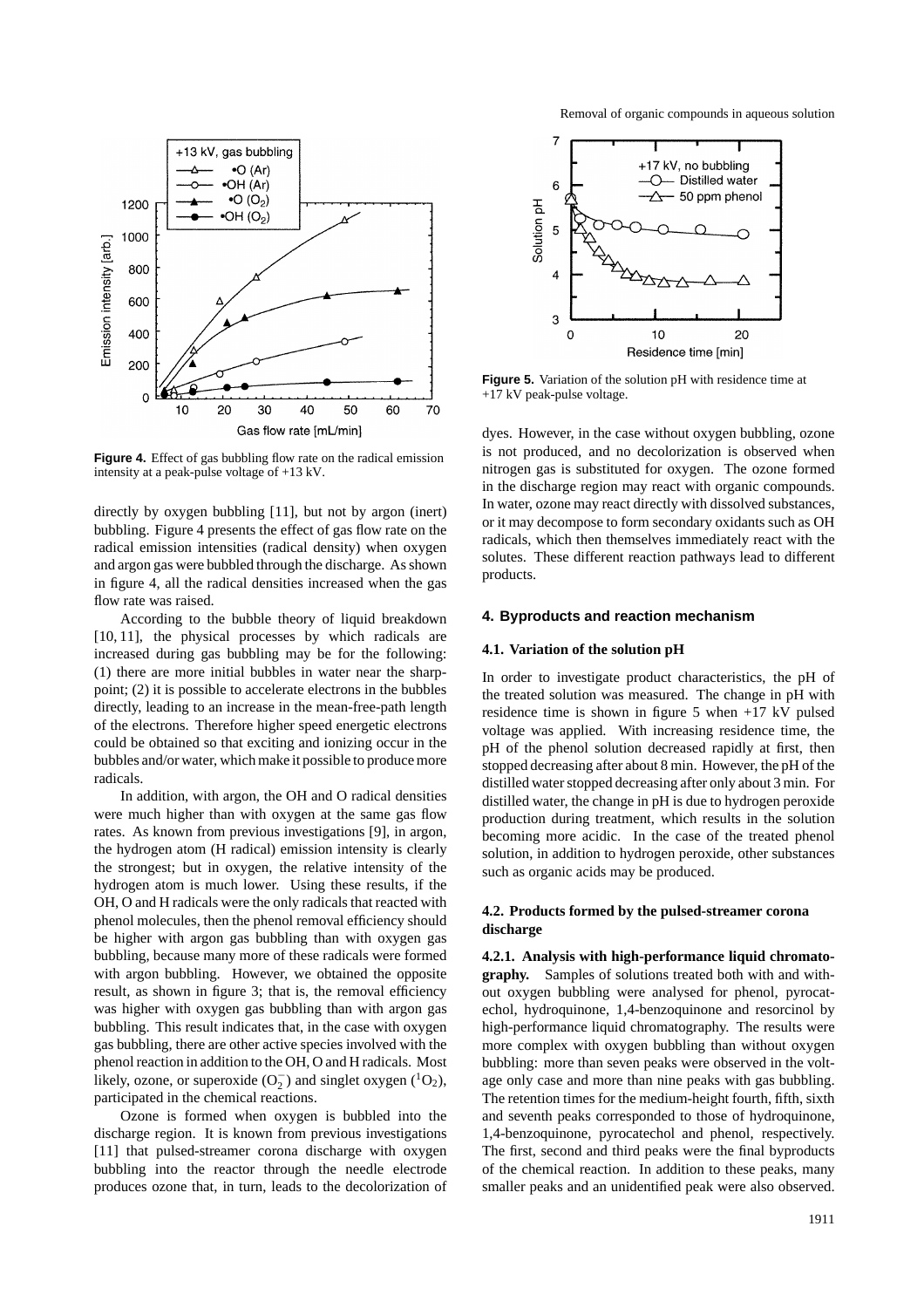B Sun *et al*



**Figure 6.** Concentration of byproducts in 50 ppm phenol solution treated with pulsed-streamer corona discharge plotted against the residence time.

These trace intermediate products have not been identified. In the oxygen bubbling case, two extra peaks at retention times of 5.5 and 6.1 min appeared and then disappeared with increasing residence time. When ozone was injected into the reactor (no discharge) to remove phenol, two peaks at 5.5 and 6.1 min were also observed. Therefore the two new peaks are considered to be contributed by the ozone reaction.

The main products produced by the pulsed voltage discharge during the treatment process were hydroquinone, pyrocatechol, 1,4-benzoquinone and other unidentified trace products. These products disappeared when the residence time was increased. Therefore these products are called intermediate products in the treatment process. Figure 6 shows the variation of the concentration of phenol and the intermediate products with increasing residence time. The concentration of 1,4-benzoquinone increased with increasing residence time for the first 6.6 min and then decreased, finally disappearing after 15.5 min. The concentrations of hydroquinone and pyrocatechol begin to increase at a residence time of 2.2 min, kept increasing with residence time up to 11 min and then disappeared after about 22 min and 15.5 min, respectively. To summarize, the phenol and intermediate products were completely removed if the residence time was long enough.

Figure 7 shows the phenol and the intermediate product concentrations as a function of residence time when oxygen gas was bubbled through the discharge. In this case, the phenol and intermediate products disappeared faster, and two new intermediate products (xx and xy) appeared. According to Singer [19, 20], the two new intermediate products may be muconic acid and glyoxal. Again, the phenol and intermediate products were completely removed when the residence time was increased.

However, both with and without oxygen bubbling, final products, the first (Px), second (Py) peaks, and smaller third peak (Pz), remained after treatment. The effect of residence time on the final product concentrations is shown in figure 8. In both cases (with and without oxygen bubbling), before the phenol was completely degraded, final product (Py and Pz) increased as the phenol concentration decreased. After the phenol was completely degraded, the



**Figure 7.** Concentration of byproducts in 50 ppm phenol processed with oxygen gas bubbling plotted against residence time.



**Figure 8.** LC peak area of the final products in treated 50 ppm phenol as a function of residence time.

(Py and Pz) concentration decreased slowly. In contrast, final product (Px) slowly increased after the intermediate products disappeared. Here the Px peak was thought to be the hydrogen peroxide, since the retention time of Px was the same as the retention time of hydrogen peroxide; but it was not identified clearly because of the overlapping of other peaks.

The peaks (Py and Pz) slowly changed with longer residence time. This was likely to be due to the effect of the quencher and conductivity. Some anions are well known radical quenchers [6, 13]. This may be explained by the radical quenching effect of the carbonate ions formed. The amount of hydroxyl radicals that are available for reaction with organic compounds, is significantly lower, resulting in a small amount of degradation. In addition, since the conductivity of the solution increases with discharge treatment, higher conductivity will inhibit the formation of streamers and thereby reduces the formation of hydroxyl radicals.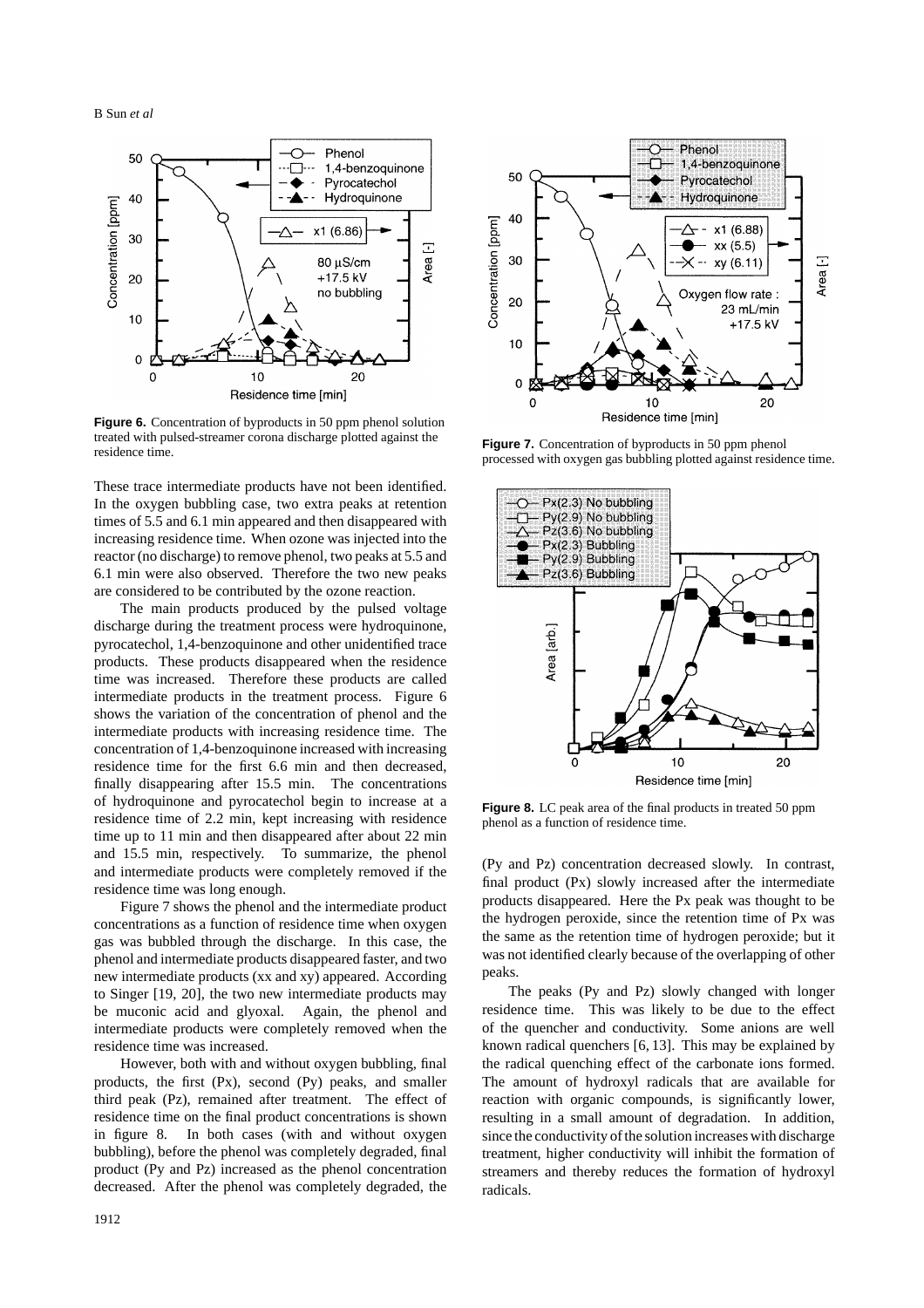**4.2.2. Total carbon and FTIR analysis.** In order to investigate the properties of the byproducts formed in the organic compound removal process, total carbon and total organic carbon analyses were performed. The measurement results for various experimental conditions are given in tables 1 and 2. The total organic carbon of the solution treated for 12 min at +20 kV, with 5.0 ml min<sup>-1</sup> oxygen bubbling decreased by 37% from 50.2 to 31.5 ppm and the total carbon decreased by 31% from 51.6 to 35.6 ppm under the same conditions. In general, the carbon content decreased with increasing residence time. When the solution was treated for 22 min at +17*.*5 kV, the total carbon decreased by 82.7% without oxygen bubbling, and by 85.8% with oxygen bubbling and the total organic carbon decreased by 83.0% and 86.1%, respectively. Clearly, removal efficiency is higher with oxygen bubbling than without oxygen bubbling. In table 1, phenol was removed after 12 min of discharge treatment, but intermediate products were not removed, therefore only 37.3% of the total organic carbon was reduced. In table 2, both phenol and intermediate products were removed due to longer discharge time, leading to a higher removal percentage. Most of the degraded organic carbon was converted into carbon dioxide, which escaped from the liquid. This was determined by collecting the gas formed by the pulsed-streamer corona discharge and analysing it by absorption in barium hydroxide and by back titration with standardized HCl. Some white sediment was observed, where about 75% of total carbon was converted to carbon dioxide.

As determined from the above results, even after the complete disappearance of the intermediate products, about 10–20% of the total organic carbon remains in solution. In order to identify the final byproducts, Fourier transform infrared spectroscopy (FTIR) analysis was carried out. There was a possibility of a carbon–oxygen double bond and/or open-ring carbon–carbon double bond existing in the treated solution. However, precise results were hard to obtain from only FTIR analysis, as the treated solution was a mixture of several substances. Mass and ultraviolet analysis will have to be carried out in order to identify the final products in detail.

#### **4.3. Reaction mechanisms**

**4.3.1. Action of the OH radical.** It is well known from previous studies that active species such as the OH, O and H radicals, hydrated electron and  $O_3$ , are formed from water when high-voltage pulses are applied to generate a streamer-corona discharge in water. The hydroxyl radical reacts with phenol, leading to the formation of hydroquinone, pyrocatechol and resorcinol, with a reaction rate of  $4.2 \times 10^9$  l mol<sup>-1</sup> s<sup>-1</sup> [21]. The reaction mechanism<br>is complex. In the presence of organic compounds, In the presence of organic compounds, hydroxyl radicals react via a number of pathways, thereby generating reactive organic radicals which undergo further reactions, usually resulting in the oxidation of the organic substrate. The OH radical reacts with phenol to form the dihydroxycyclohexadienyl radical  $\cdot C_6H_5(OH)_2$  as follows [5, 22]:

$$
C_6H_5OH + \cdot OH \rightarrow \cdot C_6H_5(OH)_2. \tag{1}
$$

The dihydroxycyclohexadienyl radical  $\cdot C_6H_5(OH)_2$  can decay to form the phenoxyl radical  $\cdot C_6H_5O$ . The phenoxyl radical is an intermediate in the radical formation processes involving phenol and can also be directly formed under the action of ultraviolet light produced by the discharge [23]

$$
C_6H_5OH + h\nu \to \cdot C_6H_5O + e_{aq}^- + H^+. \tag{2}
$$

The phenoxyl radical reacts with the OH radical or oxygen to form hydroquinone and pyrocatechol, or other products

$$
\cdot OH + \cdot C_6H_5O \rightarrow C_6H_4(OH)_2 \text{ (or products).} \tag{3}
$$

In the presence of oxygen, dihydroxycyclohexadienyl  $\cdot$ C<sub>6</sub>H<sub>5</sub>(OH)<sub>2</sub> also reacts easily with oxygen to form the oxygen adduct radical, and the oxygen adduct radical decays in a first-order process to form dihydroxybenzenes [5]

$$
\cdot C_6H_5(OH)_2 + O_2 \rightarrow \cdot C_6H_5(OH)_2O_2 \rightarrow C_6H_4(OH)_2 + \cdot HO_2. \tag{4}
$$

When accumulated in sufficient quantities, dihydroxybenzenes are also attacked by the OH radical to form  $\cdot C_6H_4(OH)_3$ which further reacts with oxygen to form trihydroxybenzenes  $C_6H_3(OH)_3$ .

In addition, the primary oxidation products that formed are oxidized further to form secondary products such as pyrogallol, 1,4-benzoquinone and 1,2,4 trihydroxybenzene [19, 20]. According to Adams [24], the oxidation of hydroquinone by OH radicals proceeds to form 1,4-benzoquinone.

The intermediate products that are formed are also easily oxidized further under the action of the radicals and oxygen. The opening of the aromatic ring leads to the formation of low molecular weight compounds, mainly organic acids. On the other hand, the intermediate products or organic acids are also oxidized through hydroxylation and hydration, finally forming carbon dioxide [2, 4, 25–27].

**4.3.2. Action of the O radical.** The reactions of the oxygen atom  $O(^3P)$  with organic hydrocarbon play a central role in many important environments. The direct reaction of the oxygen atom with saturated hydrocarbons has been investigated [28, 29]. Direct reaction of the oxygen atom with phenol leads to oxidization of the phenol molecule. In addition, the oxygen atom reacts with water or other molecules to produce the OH radical. The reaction of the oxygen atom with water is

$$
\cdot \text{O} + \text{H}_2\text{O} \rightarrow 2\cdot \text{OH} \tag{5}
$$

and the oxygen atom reactions with hydrogen peroxide are

$$
\cdot \text{O} + \text{H}_2\text{O}_2 \rightarrow \cdot \text{OH} + \cdot \text{HO}_2 \tag{6}
$$

$$
\cdot \mathbf{O} + \mathbf{H}_2 \mathbf{O}_2 \rightarrow \mathbf{O}_2 + \mathbf{H}_2 \mathbf{O}.\tag{7}
$$

The OH radicals produced by these reactions can further remove organic phenol.

**4.3.3. Action of ozone**  $(O_3)$ **.** Organic contaminants can be oxidized by ozone as well as by intermediates formed from ozone decomposition. Ozone decomposition is complex in water: many transient oxidizing species ( $\cdot$ OH,  $\cdot$ HO<sub>2</sub>, O<sup>-</sup>, O<sub>3</sub>,  $\cdot$ O and singlet  ${}^{1}O_2$ ) are suggested by the literature [1, 16, 30].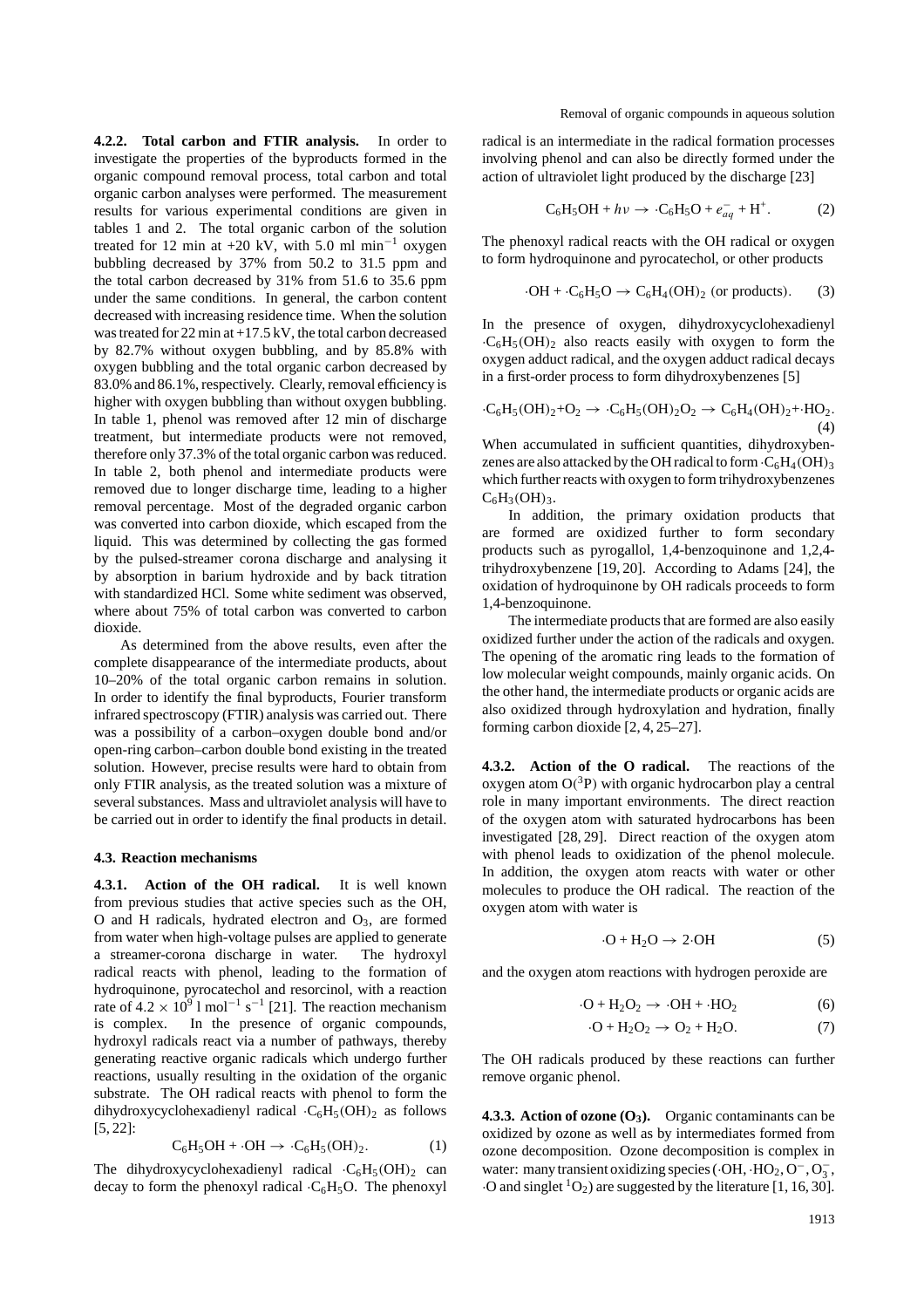**Table 1.** Degradation characteristics of the phenol solution.

| Sample | Conditions                                            | TC             |             | IС           | <b>TOC</b>     |             |
|--------|-------------------------------------------------------|----------------|-------------|--------------|----------------|-------------|
|        |                                                       | (ppm)          | Removal (%) | (ppm)        | (ppm)          | Removal (%) |
| 2      | Control<br>$+20$ kV, 12 min,<br>no bubbling           | 51.55<br>44.81 | 13.1        | 1.33<br>3.09 | 50.22<br>41.72 | 16.9        |
|        | $+20$ kV, 12 min,<br>$Q_2 = 5.0$ ml min <sup>-1</sup> | 35.55          | 31.0        | 4.06         | 31.49          | 37.3        |

**Table 2.** Degradation characteristics of the phenol solution.

|                |                                                        | TС    |             | IC    | <b>TOC</b> |             |
|----------------|--------------------------------------------------------|-------|-------------|-------|------------|-------------|
| Sample         | Conditions                                             | (ppm) | Removal (%) | (ppm) | (ppm)      | Removal (%) |
|                | Control                                                | 45.6  |             | 0.2   | 45.4       |             |
| $\overline{2}$ | $+17.5$ kV, 22 min,<br>no bubbling                     | 7.9   | 82.7        | 0.2   | 7.7        | 83.0        |
| 3              | $+17.5$ kV, 22 min,<br>$O_2 = 23$ ml min <sup>-1</sup> | 6.5   | 85.75       | 0.2   | 6.3        | 86.1        |

These species are highly reactive, which may account for the effectiveness of ozone in destroying organic contaminants [16].

Molecular ozone selectively reacts with contaminants through cyclo-addition and electrophilic reactions with unsaturated aromatic and aliphatic species. In the oxidation of phenol by molecular ozone, it has been proposed that electrophilic attack by ozone leads to formation of the hydroxylated products, catechol and hydroquinone, as the major intermediates [30, 31]. On the other hand, 1,3 dipolar cyclo-addition of ozone causes direct ring-cleavage of phenol producing muconic acid or muconaldehyde [19, 20]. These ring-cleavage products have carbon–carbon double bonds and undergo further ozonation yielding organic acids [30, 31]. In addition, ozone reactions can lead to the formation of hydroxyl radicals. These radicals react strongly with a broad range of organic materials [6]. However, it has been proposed that direct oxidation of the phenol molecule by ozone appears to be the dominant reaction in very acidic solutions [20]. Direct oxidation occurs primarily through cleavage of the aromatic ring. Phenol oxidation by radicals arising from ozone decomposition through the intermediates catechol and hydroquinone occurs less frequently in the acidic solutions.

# **5. Conclusions**

The removal characteristics for phenol and its byproducts were studied experimentally by applying pulsed high-voltage to a needle-plate electrode geometry in aqueous solutions. This investigation showed that organic compounds in the solution can be degraded by the resulting streamer-corona discharge. The results obtained in this study led to the following conclusions.

- (1) Hazardous organic compounds, such as phenol, were degraded by the streamer corona discharge.
- (2) The removal efficiency of hazardous organic compounds increased greatly when oxygen gas or inert gas was

injected into the reaction region and was highest with oxygen bubbling.

- (3) It has been experimentally verified that, in the case with oxygen gas bubbling, other active species (such as ozone) are involved in the phenol reaction in addition to the OH, O and H radicals.
- (4) Reaction byproducts were determined for phenol. The main intermediate products produced with the pulsedvoltage discharge were hydroquinone, pyrocatechol and 1,4-benzoquinone. These intermediate products disappeared when the residence time was increased further.
- (5) By analysing the total carbon (TC) of the treated phenol solution, it was found that the total organic carbon (TOC) was reduced by 83% without oxygen bubbling and by 86% with oxygen bubbling. Carbon dioxide emitted in the gas phase was measured by an absorption method. About 75% of total carbon was converted to carbon dioxide.

This investigation has raised many questions that require further study. For example, in addition to the intermediate products of hydroquinone, pyrocatechol and 1,4-benzoquinone, the other intermediate products (xx and xy, etc) and final byproducts need to be identified. The characteristics of the carbon dioxide formed by the reactions also need to be studied in detail.

#### **Acknowledgments**

We are grateful for helpful suggestions given by the Honorary Professor S Masuda, deceased. We would like to express our appreciation to Assistant Professor T Ohshima, Mr Y Sagi and Mr Y Yamada in the same research group for their fruitful discussions and assistance. We are grateful to Dr S Hashimoto, Japan Atomic Energy Research Institute, for his helpful suggestions and discussion. We would also like to thank Mr Y Sawada, Matsushita Electric Works, Ltd, for the TOC measurement and FTIR analysis.